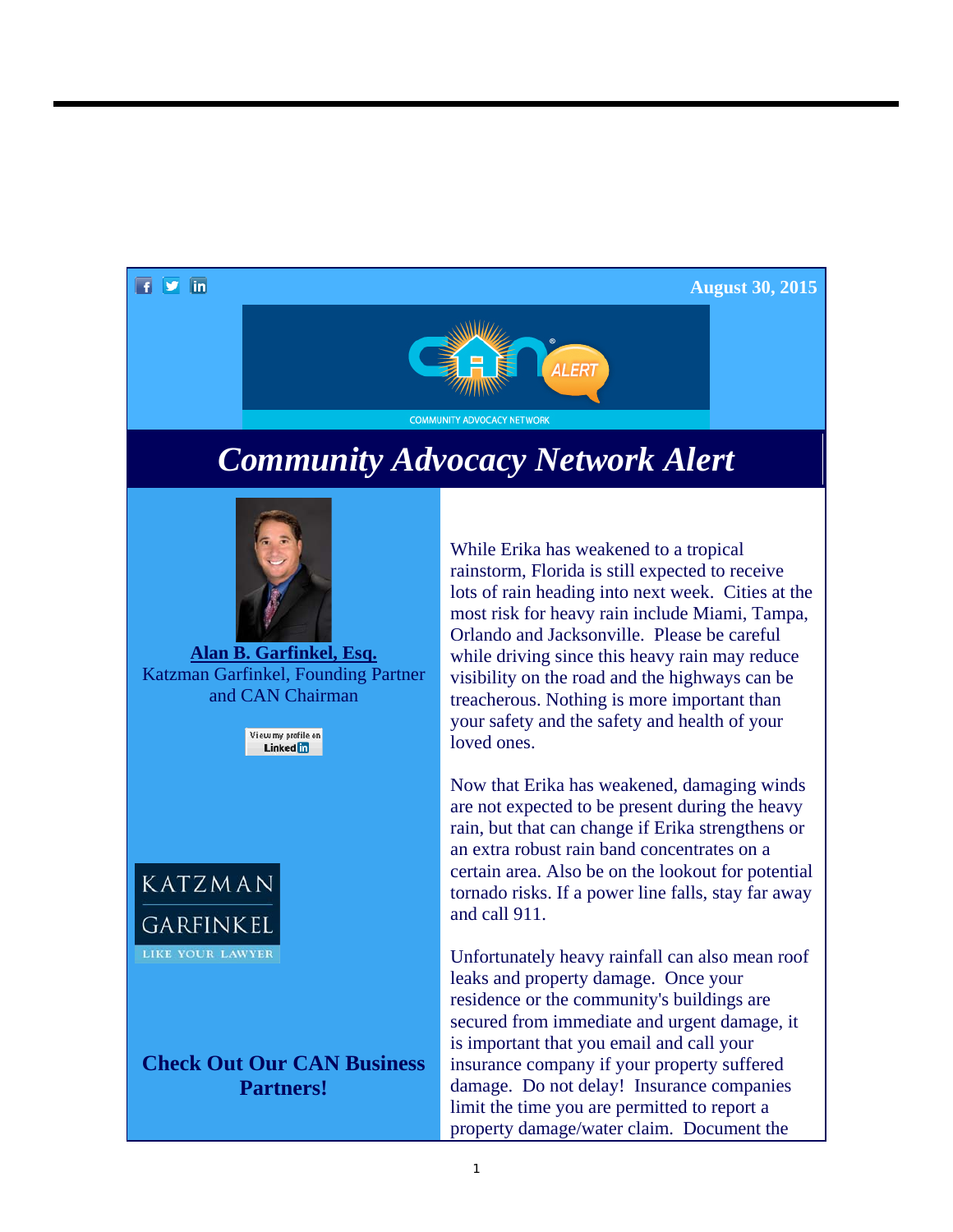## **Business Partners**

## **Share This CAN Alert!**



date of the storm AND TAKE PICTURES OF EVERYTHING. Keep a record of any visible signs of damage. Contact your insurance agent AND the 800 claim number of your insurance company. Then send an email confirming the conversation, who you spoke with and what they promised. Your insurance company will then contact you about sending an insurance adjuster to inspect the damage. We strongly encourage you have your own selected estimator/adjuster, representative, attorney or contractor attend the on site meeting along with the "independent" adjuster the insurance carrier sends out.

If the remains of Erika impact your community, we are always here to help. Please call toll free at (800) 393-1529, we will provide guidance at no charge.

Wishing you a safe and secure week.



Yours in Community,

Alan Garfinkel, Esq. Katzman Garfinkel, Founding Partner Community Advocacy Network (CAN), Chairman

The Community Advocacy Network (CAN) is Florida's leading voice for the interests of 60,000 community associations statewide, leading the fight against overregulation of private residential communities by state and local governments. Each year since its inception in 2007, CAN spearheads important State legislative reforms designed to protect and enhance Florida Community association living, CAN continues to foster financial stability and operational integrity to all common-interest ownership communities statewide.